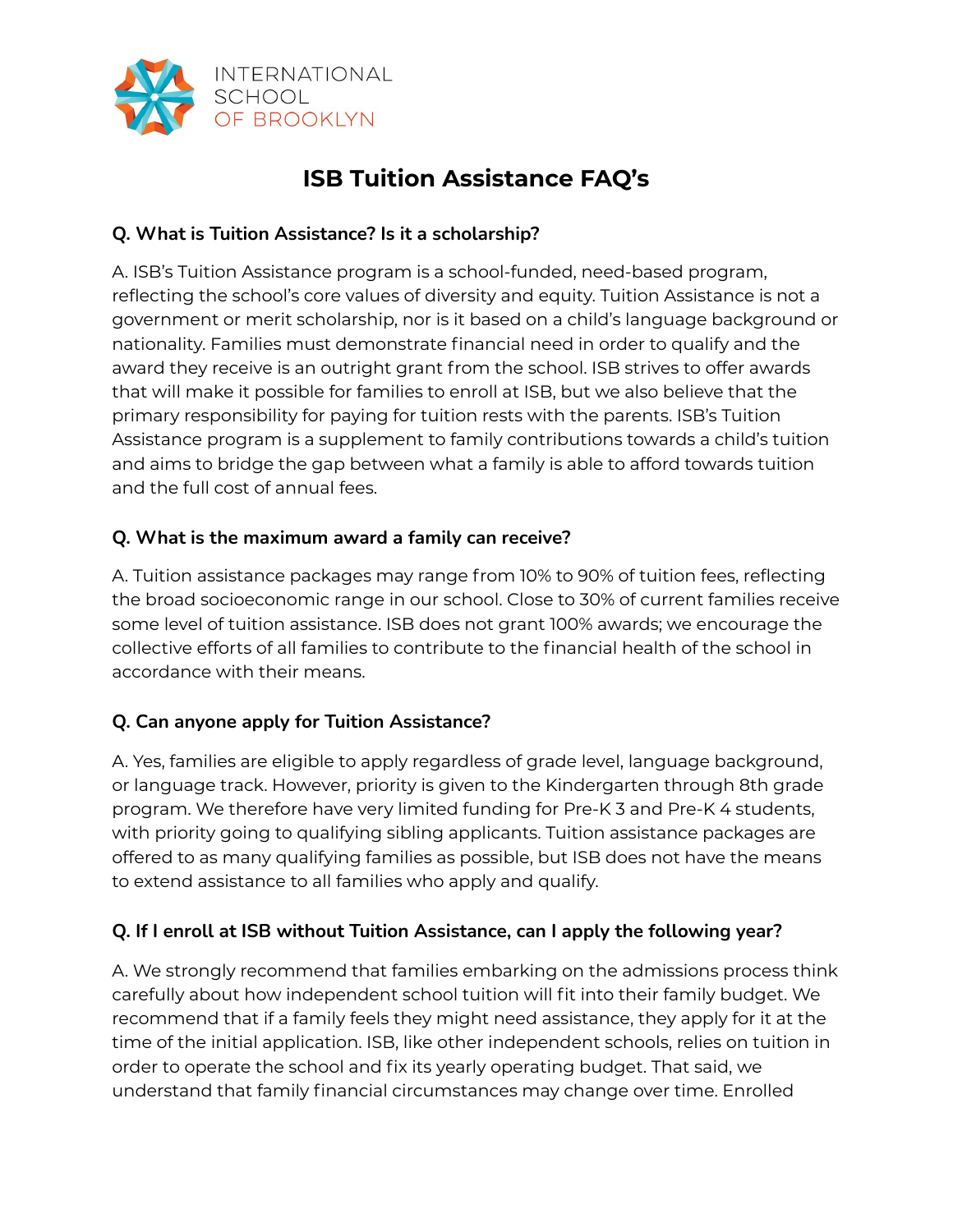

families are given the opportunity to apply for tuition assistance each year to ensure that the awards given match each family's circumstances.

# **Q. How does ISB determine Tuition Assistance awards?**

A. ISB uses SSS (School and Student Services) to process and analyze all tuition assistance applications. SSS takes many factors into account when estimating a family's financial contribution towards tuition. Some things taken into consideration include: family income, assets, real estate equity, mortgage or rental payments, employer allowances, number of children in the family. This helps SSS determine what a family's discretionary income looks like and what portion of that income can reasonably be prioritized towards tuition payment. The more discretionary income a family has, the higher the expected contribution towards tuition.

## **Q. How do I apply for Tuition Assistance?**

A. Families must indicate on their admissions application that they wish to apply for Tuition Assistance. ISB uses the School and Student Services (SSS) module to process those applications. You can access the application at this link: https://www.solutionsbysss.com/parents/. Follow the prompt to "Login to complete or update your PFS" (Parent Financial Statement). ISB's code is 4757. Please upload copies of last year's tax returns and W2 statements (if applicable) directly to SSS.

### **Q. If I apply for Tuition Assistance, can I expect to receive an award?**

A. Supporting socio-economic diversity is a strong part of ISB's mission and close to 30% of families in the community receive some form of assistance. However, the requests for tuition assistance far exceed our allocated budget, which needs to cover both new requests for assistance as well as renewal for current ISB families receiving assistance. Tuition assistance packages are offered to as many qualifying families as possible, but ISB does not have the means to extend assistance to all families who apply and qualify.

### **Q. If I receive an award this year, can I expect to receive it in the following years?**

A. When ISB determines its Tuition Assistance awards, the school makes every effort to project for the long-term so that the award can span the child's enrollment at the school. This is why we ask families to reapply every year: we know that families' financial situations can fluctuate and we want to respond to those changes accordingly by adjusting the tuition assistance award year by year.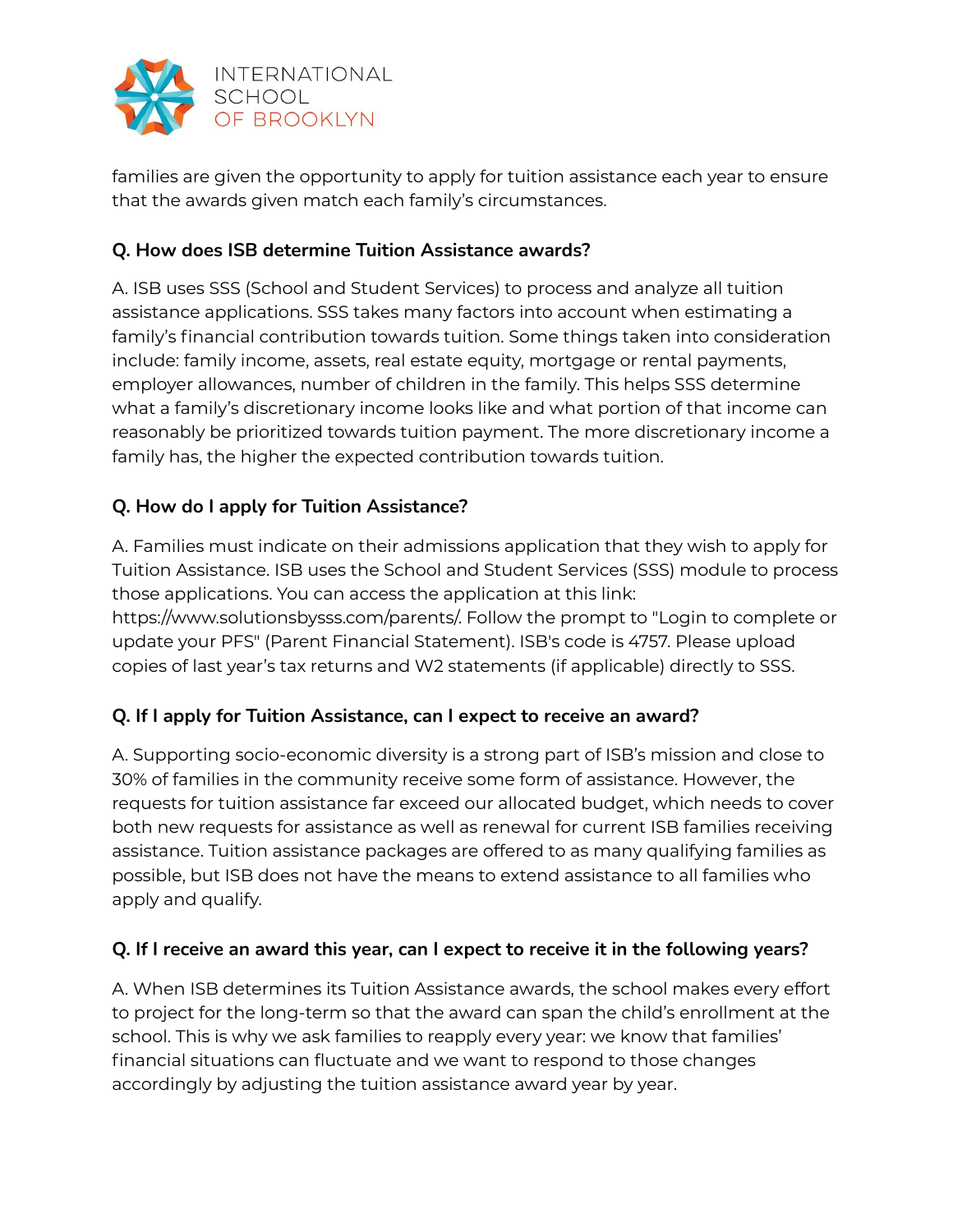

# **Q. How does ISB finance its Tuition Assistance program? Does ISB receive external money to cover Tuition Assistance?**

A. ISB does not receive any funding from external entities for its tuition assistance program; rather, this is a priority for ISB's school culture and is funded entirely through the school's own operating budget and fundraising within the ISB community.

### **Q. Do I earn too much to be considered for Tuition Assistance?**

A. Families with a range of incomes may qualify for Tuition Assistance depending on their situation. All families who choose tuition-charging schools make tuition payments a priority in their family budget.

### **Q. When do we find out the results of the Tuition Assistance application?**

A. Applicants who are offered admission to ISB and to whom ISB is able to offer a tuition assistance package are notified of both when decision letters are sent in February. If you are applying off-cycle, we recommend that you check with the Admissions Office before applying for tuition assistance, as funds may be limited beyond the regular admissions season.

### **Q. Does applying for Tuition Assistance influence the admissions decision?**

A. Admissions decisions are made first. Once ISB has determined its pool of candidates, the Tuition Assistance Committee determines possible awards. The two processes are distinct from each other.

### **Q. What does ISB's tuition cover? Are there other school fees?**

A. ISB has an inclusive fee that covers all school materials and books, as well as school trips. Families receiving Tuition Assistance will receive the same percentage of assistance for additional fee-charging programs such as school lunch and the After School Care program.

### **Q. Does ISB offer payment plans?**

A. Yes, families can choose between three different payment plans after they pay the initial non-refundable enrollment deposit at the time of their acceptance. The enrollment deposit is credited towards tuition. If a family receives tuition assistance,